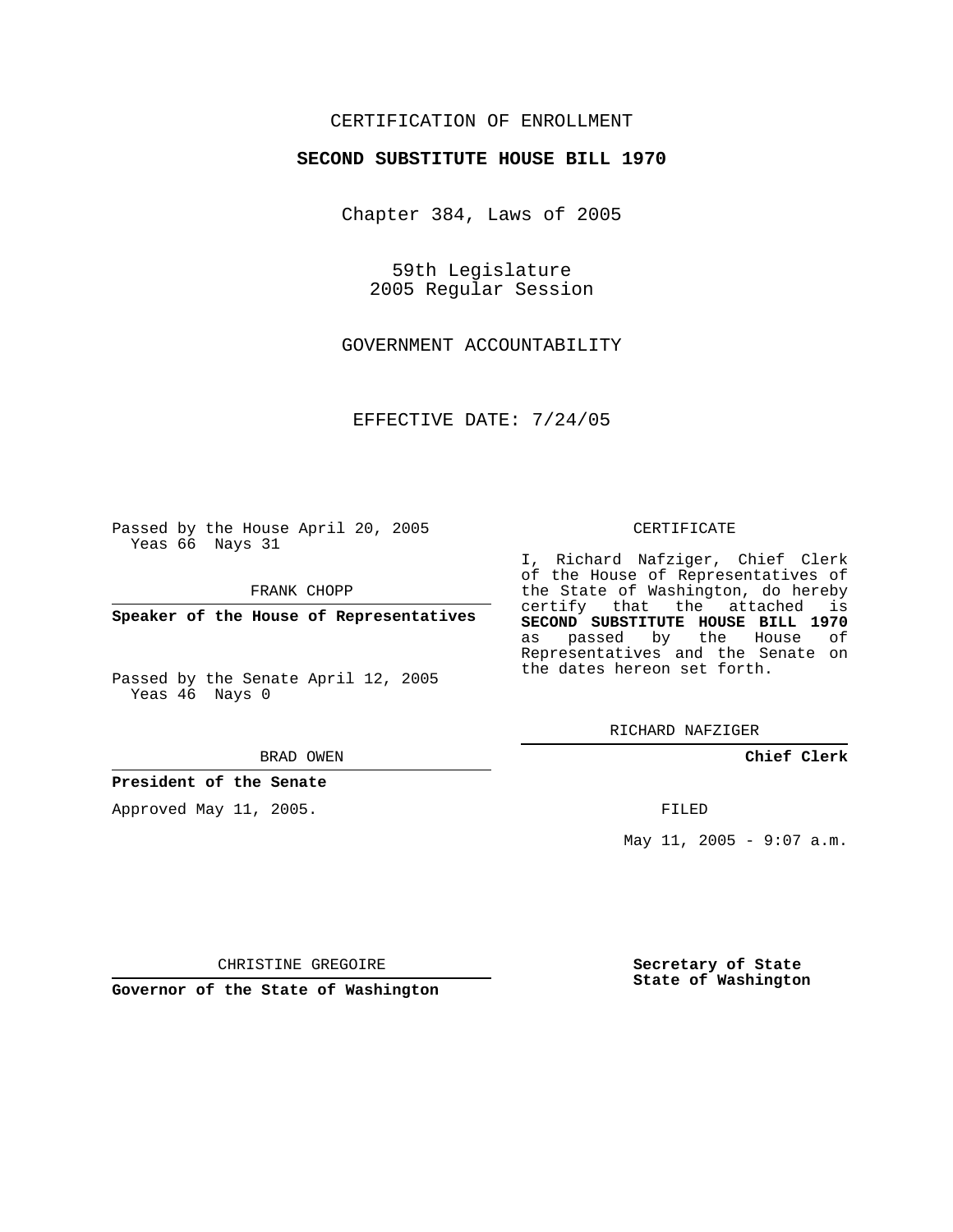# **SECOND SUBSTITUTE HOUSE BILL 1970** \_\_\_\_\_\_\_\_\_\_\_\_\_\_\_\_\_\_\_\_\_\_\_\_\_\_\_\_\_\_\_\_\_\_\_\_\_\_\_\_\_\_\_\_\_

\_\_\_\_\_\_\_\_\_\_\_\_\_\_\_\_\_\_\_\_\_\_\_\_\_\_\_\_\_\_\_\_\_\_\_\_\_\_\_\_\_\_\_\_\_

### AS AMENDED BY THE SENATE

Passed Legislature - 2005 Regular Session

# **State of Washington 59th Legislature 2005 Regular Session**

**By** House Committee on Appropriations (originally sponsored by Representatives P. Sullivan, Springer, Miloscia, Upthegrove, Morrell, Haigh, O'Brien, Linville and Takko; by request of Governor Gregoire)

READ FIRST TIME 03/07/05.

 AN ACT Relating to improving government management, accountability, and performance; adding new sections to chapter 43.17 RCW; and creating new sections.

BE IT ENACTED BY THE LEGISLATURE OF THE STATE OF WASHINGTON:

NEW SECTION. **Sec. 1.** The legislature finds that:

 (1) Citizens demand and deserve accountability of public programs and activities. Public programs must continuously improve accountability and performance reporting in order to increase public trust.

 (2) Washington state government agencies must continuously improve their management and performance so citizens receive maximum value for their tax dollars.

 (3) The application of best practices in performance management has improved results and accountability in many Washington state agencies and other jurisdictions.

 (4) All Washington state agencies must develop a performance-based culture that can better demonstrate accountability and achievement.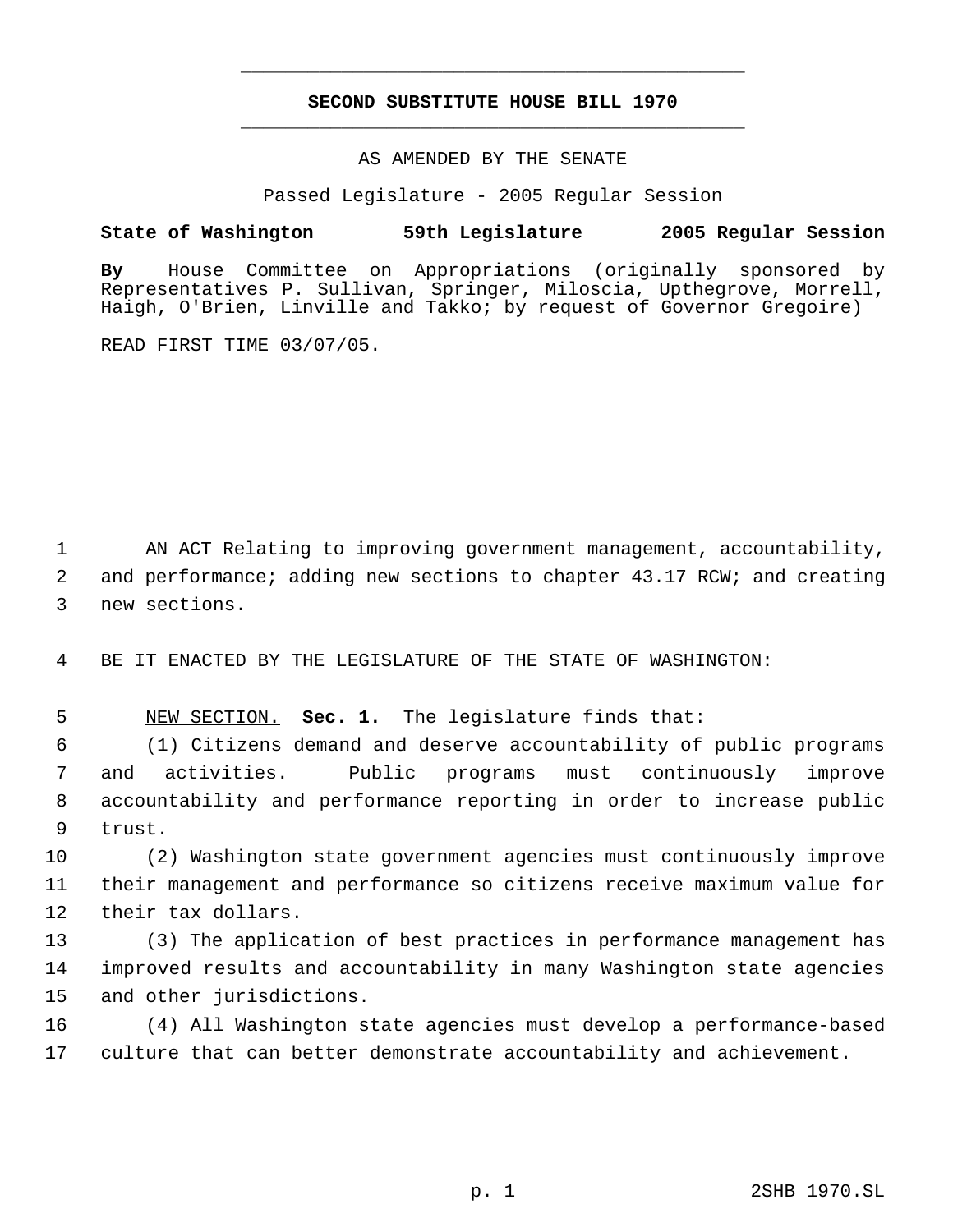NEW SECTION. **Sec. 2.** A new section is added to chapter 43.17 RCW to read as follows:

As used in sections 3 and 4 of this act:

 (1) "State agency" or "agency" means a state agency, department, office, officer, board, commission, bureau, division, institution, or institution of higher education, and all offices of executive branch state government-elected officials, except agricultural commissions under Title 15 RCW.

 (2) "Quality management, accountability, and performance system" means a nationally recognized integrated, interdisciplinary system of measures, tools, and reports used to improve the performance of a work unit or organization.

 NEW SECTION. **Sec. 3.** A new section is added to chapter 43.17 RCW to read as follows:

 (1) Each state agency shall, within available funds, develop and implement a quality management, accountability, and performance system to improve the public services it provides.

 (2) Each agency shall ensure that managers and staff at all levels, including those who directly deliver services, are engaged in the system and shall provide managers and staff with the training necessary for successful implementation.

 (3) Each agency shall, within available funds, ensure that its quality management, accountability, and performance system:

 (a) Uses strategic business planning to establish goals, objectives, and activities consistent with the priorities of government, as provided in statute;

 (b) Engages stakeholders and customers in establishing service requirements and improving service delivery systems;

 (c) Includes clear, relevant, and easy-to-understand measures for each activity;

(d) Gathers, monitors, and analyzes activity data;

 (e) Uses the data to evaluate the effectiveness of programs to manage process performance, improve efficiency, and reduce costs;

 (f) Establishes performance goals and expectations for employees that reflect the organization's objectives; and provides for regular assessments of employee performance;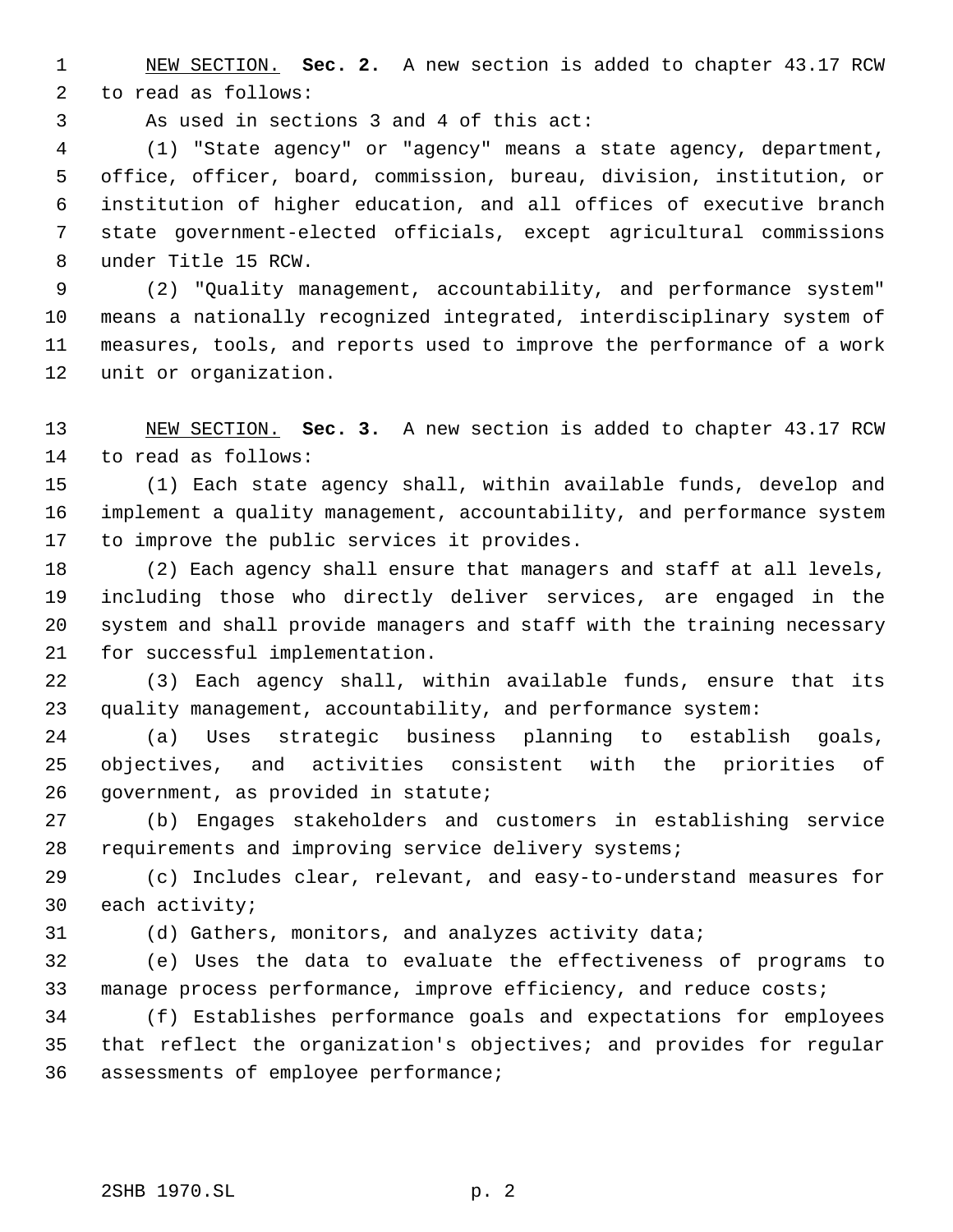(g) Uses activity measures to report progress toward agency 2 objectives to the agency director at least quarterly;

 (h) Where performance is not meeting intended objectives, holds regular problem-solving sessions to develop and implement a plan for 5 addressing gaps; and

(i) Allocates resources based on strategies to improve performance.

 (4) Each agency shall conduct a yearly assessment of its quality management, accountability, and performance system.

 (5) State agencies whose chief executives are appointed by the governor shall report to the governor on agency performance at least quarterly. The reports shall be included on the agencies', the governor's, and the office of financial management's web sites.

 (6) The governor shall report annually to citizens on the performance of state agency programs. The governor's report shall include:

 (a) Progress made toward the priorities of government as a result 17 of agency activities; and

 (b) Improvements in agency quality management systems, fiscal efficiency, process efficiency, asset management, personnel management, statutory and regulatory compliance, and management of technology systems.

 (7) Each state agency shall integrate efforts made under this section with other management, accountability, and performance systems undertaken under executive order or other authority.

 NEW SECTION. **Sec. 4.** A new section is added to chapter 43.17 RCW to read as follows:

 Starting no later than 2008, and at least once every three years thereafter, each agency shall apply to the Washington state quality award, or similar organization, for an independent assessment of its quality management, accountability, and performance system. The assessment shall evaluate the effectiveness of all elements of its management, accountability, and performance system, including: Leadership, strategic planning, customer focus, analysis and information, employee performance management, and process improvement. The purpose of the assessment is to recognize best practice and identify improvement opportunities.